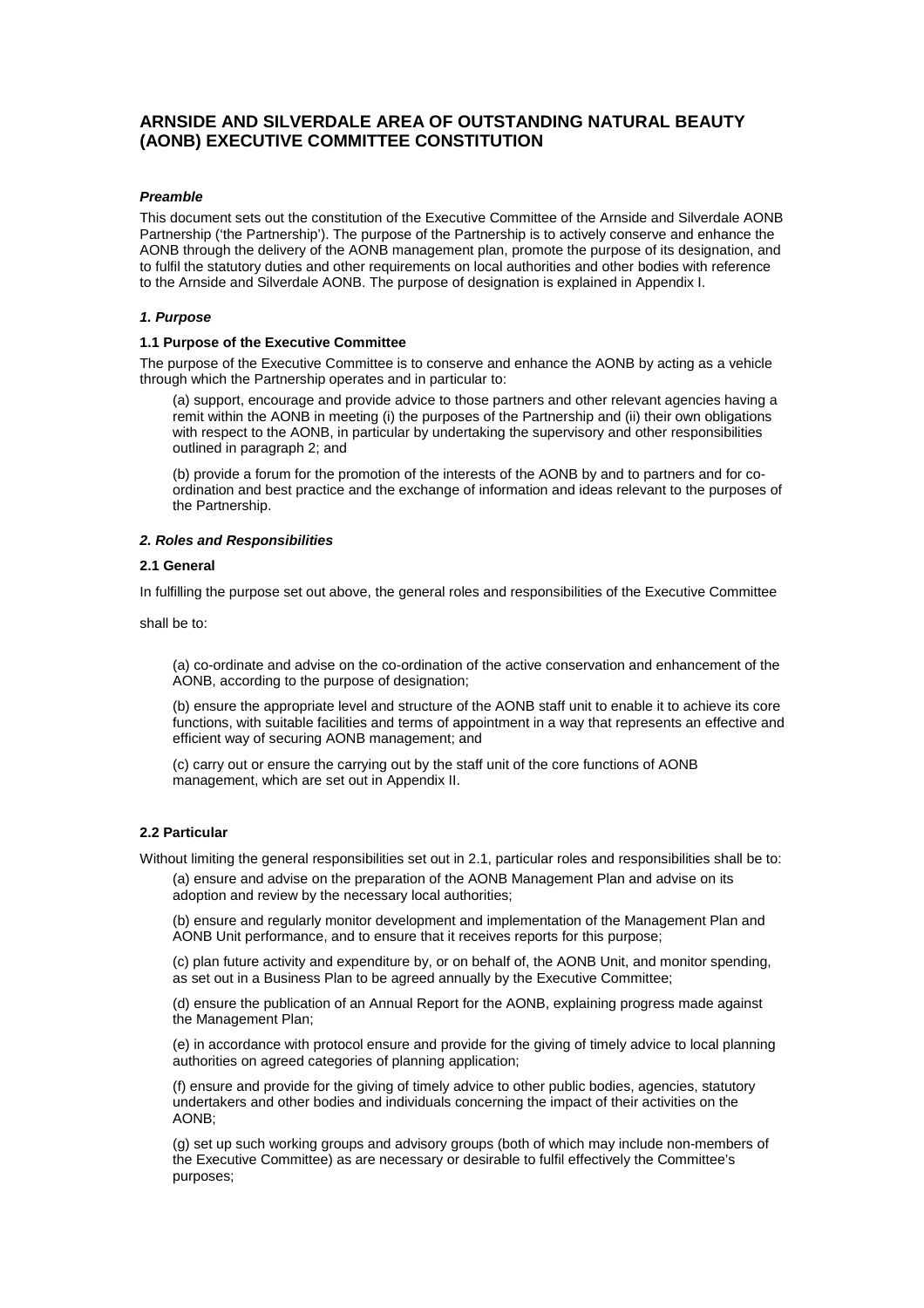(h) set up a Technical Officers Group, which will ensure external support for and review of the work of the AONB Unit on an ongoing basis, and will operate in accordance with Appendix III;

(i) ensure the holding of an annual Arnside & Silverdale AONB Conference, to act as a wider forum to involve the local community in the management of the AONB and discussion of its future;

(j) commission appropriate research, special studies and monitoring arrangements to meet its obligations within the financial constraints of the Business Plan; and

(k) promote the interests of the AONB regionally, nationally and internationally within the family of protected areas.

## **3. Members and Chairman**

#### **3.1 Members**

It is intended that there will be 24 members of the Executive Committee, consisting of representatives of:

Government and statutory agencies: Natural England (1), Environment Agency (1)

Local Government: Cumbria County Council (1), Lancashire County Council (1), South Lakeland District Council (1) and Lancaster City Council (1)

Parish Councils within the AONB: Arnside, Beetham, Silverdale, Yealand Conyers, Yealand Redmayne and Warton (1 each)

Conservation organisations: The National Trust (1), the Royal Society for the Protection of Birds (1), Cumbria Wildlife Trust and Lancashire Wildlife Trust (1 between them), the Friends of the Lake District and the Campaign to Protect Rural England (1 between them) and the Arnside and Silverdale AONB Landscape Trust (1)

National landowning or farming interests: National Farmers' Union (1) and Country Land and Business Association (1)

Local farming or landowning interests (1)

Local business and /or tourism interests (2)

Local user groups (2)

#### **3.2 Appointment of members**

(a) Representatives of government and statutory agencies; county, district and parish councils; the conservation organisations; the National Farmers Union and the Country Land and Business Association shall be nominated according to their organisation's own internal procedures, such nomination to be evidenced in writing. Where organisations share a representative, that representative shall be agreed between them and shall be regarded as representing all of them. County, district and parish council representatives shall be elected members of those local authorities.

(b) Representatives of local user groups, local farming or landowning, business and tourism interests shall, for the first year only, be appointed by invitation of the Chairman, endorsed by the Executive Committee. Thereafter, such representatives shall be selected by a vote of the members of the Executive Committee. Invitations to apply for selection shall be publicised in advance within the AONB.

(c) Representatives of government and statutory agencies, and of the county, district and parish councils shall have no fixed term of appointment, but shall be nominated from time to time, but it is expected that if possible they should serve at least 3 years. Representatives of the National Trust, the RSPB, Lancashire Wildlife Trust/Cumbria Wildlife Trust, the Campaign to Protect Rural England/Friends of the Lake District, the Arnside/Silverdale AONB Landscape Trust, the National Farmers Union and the Country Land and Business Association shall be appointed for a three-year term. Representatives of the local interests selected in accordance with paragraph 3.2 (b) shall also serve for three years, subject to annual re-endorsement of each of them by the other members.

(d) A member shall not be regarded as duly appointed until they have been selected in accordance with section 3.2 (a) or 3.2 (b).

(e) A member may be removed by a vote of the rest of the Committee where they have not complied with the responsibilities of members set out in Appendix IV or for failures of attendance as described in paragraph 4.6. In such a case, the Committee may, as appropriate, require the partner organisation to appoint a new representative forthwith or select a new representative at the next Executive Committee, or sooner if it thinks fit.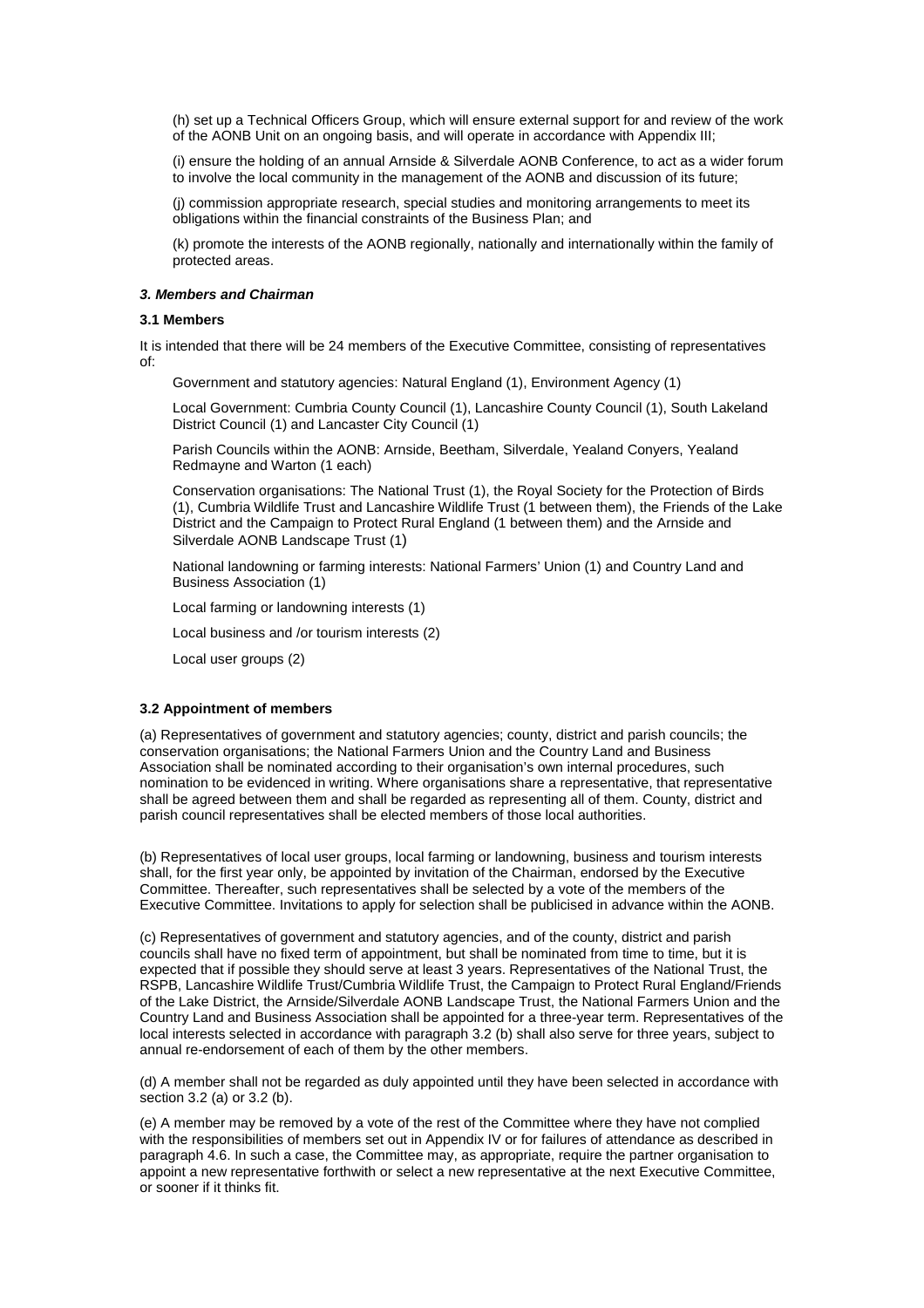## **3.3 Chairman**

The first Chairman of the Executive Committee shall be the Chairman of the former Arnside and Silverdale AONB Forum, who shall hold office for one year. Thereafter, a Chairman shall be elected from among the voting members of the Executive Committee and shall serve for one year. In the absence of the Chairman at any meeting, the Executive Committee shall appoint a Chairman for that meeting only.

## **3.4 Changes in Constitution**

In the event that the Executive Committee decides to remove a member under paragraph 4.6 or change its constitution under paragraph 6, those changes shall prevail over the provisions of this paragraph.

## **4. Operational Arrangements for Meetings**

#### **4.1 Frequency**

The Executive Committee will meet at least 2 times a year. Additional meetings may be convened either by the Chairman or by one-third of the duly appointed members. Meetings will normally be held in the AONB.

## **4.2 Quorum**

One-third of the duly appointed voting members will constitute a quorum. A meeting will be declared inquorate if, after 15 minutes from the scheduled start time, a quorum is not present. Where such a declaration has been made, the Committee Officer will reconvene the meeting within two weeks.

#### **4.3 Voting arrangements**

It is expected that the Executive Committee should normally be able to reach agreement on recommendations or action by discussion and consensus, but in the event of a decision requiring a show of hands each member shall have one vote. In the event of a tied vote, the Chairman will have the casting vote. Following a seconded proposal by a member, there may be a recorded vote on a particular item. Only duly appointed members or their duly nominated substitutes may vote.

#### **4.4 Attendance by non-members**

The meetings of the Executive Committee will normally be open to the public. The public and the press may be excluded in accordance with normal Local Authority Standing Orders. It is expected that each of the District and County Council members may be accompanied by an appropriate officer in order to secure the necessary links. The AONB Unit Manager and members of the Technical Officers Group will also be expected to attend. The Committee shall be entitled to co-opt such other persons as it sees fit to participate in its meetings as non-voting technical advisers.

#### **4.5 Speaking arrangements**

Members of the public may speak at the invitation of the Chairman where they have given at least 7 days' notice in writing of the subject matter and of their wish to raise it, and the subject matter is relevant to the purposes of the Committee, is not vexatious or frivolous. The Chairman may, in addition, at his/her discretion and in the course of the meeting invite members of the public to put forward issues for consideration at the current or the following meeting. Procedure shall be at the discretion of the Chairman, but shall not normally allow for more than 3 minutes, either at the beginning or the end of the meeting.

#### **4.6 Obligations to attend/substitutes**

Members will be expected to attend each meeting. A member of the Executive Committee who is unable to attend a particular meeting will be expected to arrange a named substitute from his/her organisation to attend in his/her place. Any member who fails on 3 consecutive occasions or within a period of 24 months without good cause and without sending both apologies and a substitute (who shall be identified in writing prior to the meeting) may be removed from the Committee and a new member appointed in accordance with paragraph 3.2. Substitutes shall also comply with the Constitution.

#### **4.7 Interests of members**

Any member taking part in an Executive Committee meeting or a working or advisory group meeting should declare any interest they have in a subject to be discussed if that interest is of such a nature or so significant that, if other members knew of it, it would colour their view of that member's contribution to the discussion or constrain their own contributions. Any declaration shall be recorded in the minutes of the meeting. The other members may require that member to leave the meeting while that subject is being discussed or to abstain from voting on it.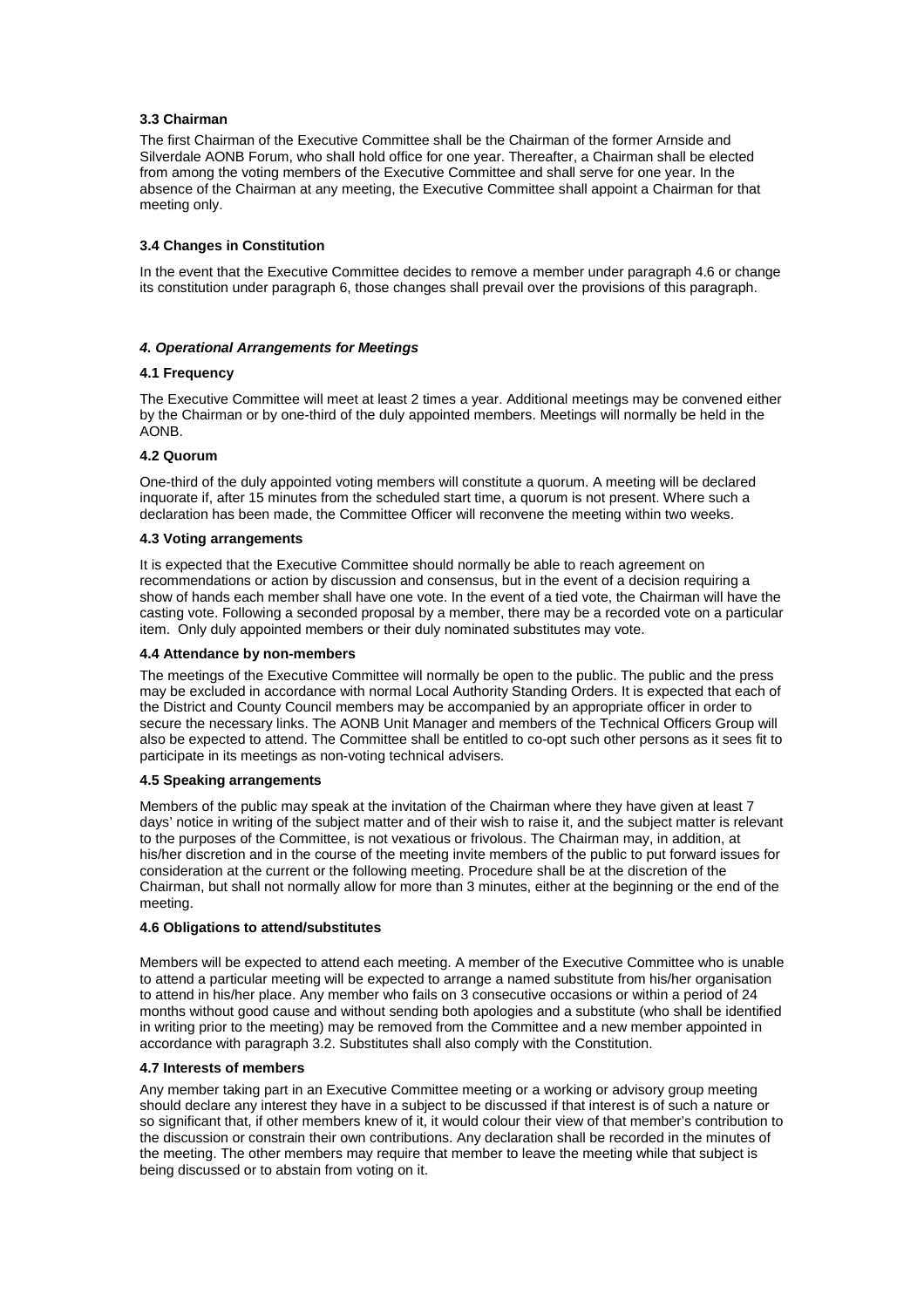#### **5. Administration and Management**

## **5.1 General**

The practical organisation for and management of the Executive Committee will be undertaken by the AONB Unit, and the Committee Officer will be the AONB Administrator. The Committee Officer will call meetings, circulate minutes and papers as soon as practicable and keep records. An agenda will be circulated at least 10 days before each meeting and members or the organisations they represent shall notify items in time for them to be included on the agenda. Public notices of the meeting must also be displayed in the AONB and minutes of meetings made available to the public by appropriate means.

## **5.2 Financial**

An outline budget for the AONB Unit staff costs and associated running costs will be agreed between the funding partners in line with overall funding available and presented to the first meeting of the Executive Committee in each financial year. The financial monitoring of the AONB Unit will be undertaken by Lancaster City Council's Regeneration & Planning Service in conjunction with Lancaster City Council's Financial Services section, who will attend meetings as appropriate.

## **6. Review of this Constitution**

#### **6.1 Review**

 $\overline{a}$ 

This Constitution may be reviewed and varied by the Executive Committee, subject to consultation with the County, District and Parish Councils within the Arnside and Silverdale AONB and Natural England (NE). Such changes may include changes to the organisations and interests represented on the Executive Committee and therefore the identity of the partners.

Any proposed amendments must be sent to Lancaster City Council's Monitoring Officer (as host authority) for comment prior to formal approval.

#### **Appendix I Purpose of AONB Designation**

The Countryside Agency set out the purpose of designation as follows:<sup>1</sup>

The primary purpose of AONB designation is to conserve and enhance the natural beauty of the landscape. In pursuing the primary purpose account should be taken of the needs of agriculture, forestry, other rural industries and of the economic and social needs of local communities. Particular regard should be paid to promoting sustainable forms of social and economic development that in themselves conserve and enhance the environment. Recreation is not an objective of designation but the demand for recreation should be met so far as this is consistent with the conservation of natural beauty and the needs of agriculture, forestry and other uses.

Larger AONBs may have 'conservation boards', and The Countryside Agency also said  $^2$  that it would expect an effective AONB partnership to adopt a very similar approach to that used by a conservation board. The purposes of a conservation board are (a) to conserve and enhance the natural beauty of the AONB and (b) to increase public understanding and enjoyment of the special qualities of the AONB. If there is conflict between the two then greater weight is attached to (a) (under the Sandford principle which already operates in the National Parks). In having regard to its two purposes a conservation board will also have to seek to foster the economic and social well-being of local communities within the AONB, but without incurring significant expenditure in doing so. The boards would be expected to cooperate with others to fulfil this requirement.<sup>3</sup>

'Natural beauty' is not just an aesthetic concept but includes flora, fauna, and geological and physiographic features. Landscape means more than scenery, and encompasses everything –'natural' and human – that makes an area distinctive: geology, climate, soil, plants, animals, communities, archaeology, buildings, the people who live in it, past and present, and the perceptions of those who visit it.

<sup>1</sup> *Areas of Outstanding Natural Beauty: A guide for AONB partnership members,* CA 24, p. 7, quoting *AONBs: A policy statement*, 1991, CCP, Countryside Commission

<sup>2</sup> *Areas of Outstanding Natural Beauty Management Plans – A guide*, Countryside Agency 2001, CA23, p.14.

<sup>3</sup> Countryside and Rights of Way Act 2000 s.87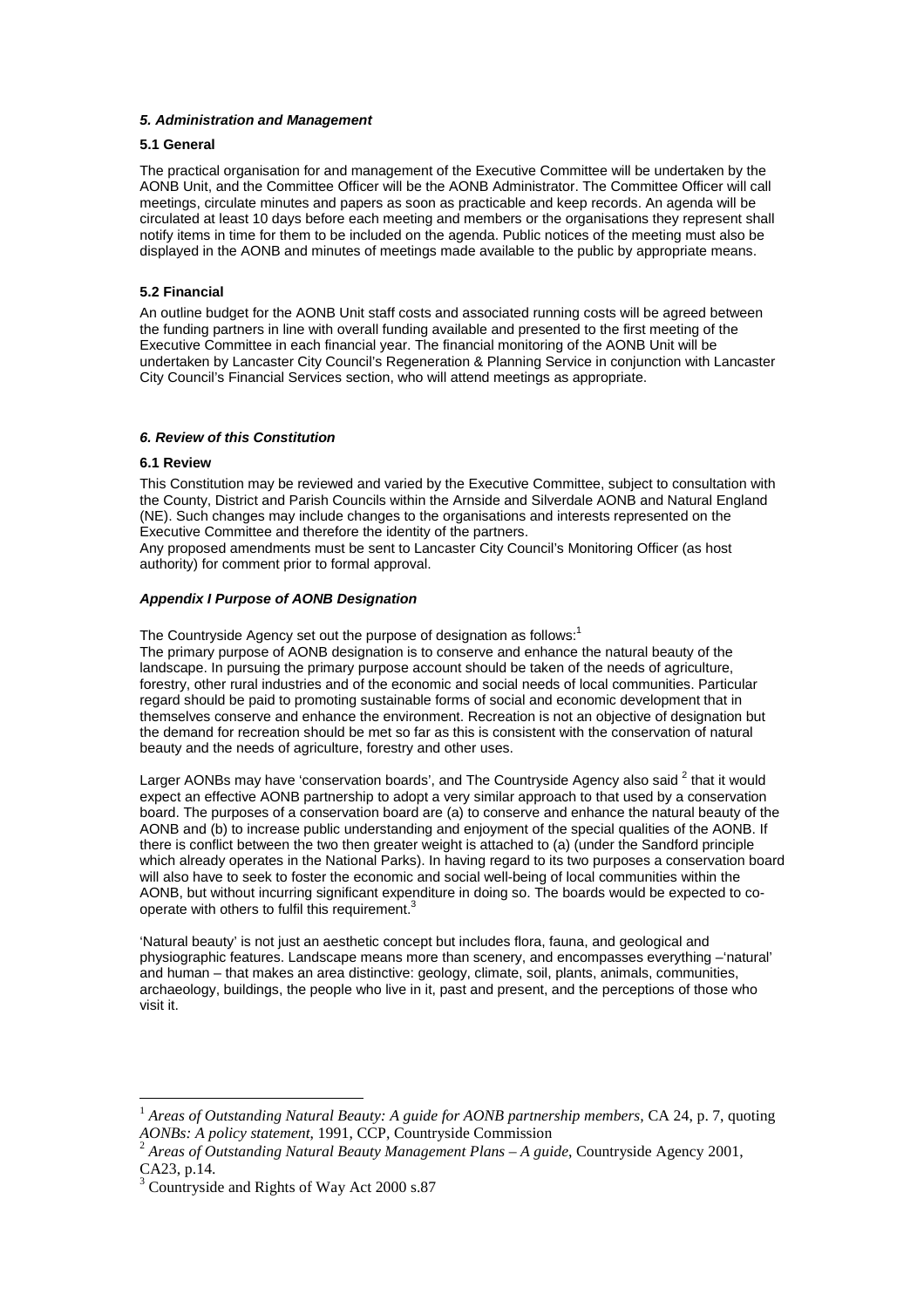## **Appendix II Core functions of the AONB Unit**

## **1. MANAGEMENT PLAN**

- **1.1** Developing reviewing, preparing and publishing the AONB vision and the Management Plan
- **1.2** Promoting the AONB vision and Management Plan to help distinguish the AONB from adjacent countryside
- **1.3** Advising upon, facilitating and co-ordinating implementation by others of the Management Plan
- **1.4** Accessing resources for management activities<br>**1.5** Developing an involvement by the community in
- **1.5** Developing an involvement by the community in the management of the AONB<br>**1.6** Providing a management role to co-ordinate AONB protection through the action
- **1.6** Providing a management role to co-ordinate AONB protection through the actions of the AONB unit, the AONB Partnership and other partners at a local and strategic level
- **1.7** Problem solving with the unit acting as co-ordinator and facilitators

## **2. ADVISORY / ADVOCACY**

- **2.1** Advising Local Authorities and other partners on their activities within AONBs, to encourage them to attain the highest possible standards in AONBs
- **2.2** Working with and contributing to the NAAONB activities, sharing advice and best practice nationally and regionally.
- **2.3** Providing landscape related planning advice (to local planning authorities and in conjunction with Natural England as appropriate in line with, and underpinned by protocols)
- **2.4** Financial support for NAAONB
- **2.5** Contribution and support to activity between AONBs and protected landscapes to strengthen the status of the AONBs individually and collectively.

# **3.1 MONITORING**<br>**3.1** To monitor and

- **3.1** To monitor and report on progress against Management Plans and Annual Business Plans to the Partnership.
- **3.2** To provide monitoring and reporting information to Defra in accordance with any guidance issued by Defra

## **Appendix III Technical Officers Group**

## **1. Members and Chairman**

The members of the Technical Officers Group ('TOG') shall be one senior officer from each of Natural England, Cumbria County Council, Lancashire County Council, Lancaster City Council and South Lakeland District Council, nominated by each such local authority from time to time, plus the Chairman or Vice Chairman of the Executive Committee and the AONB Manager, who will be the Chairman of the TOG.

#### **2. Roles and Responsibilities**

2.1 The primary function of the TOG is to promote the effective working of the Executive Committee and the fulfilment of its roles and responsibilities as set out in paragraph 2 of its constitution.

- 2.2 In performing that function, the TOG will
	- 1. steer and monitor the working of the AONB Unit on a more regular basis than the Executive Committee is able to do;
	- 2. provide advice and support to the AONB Unit, to assist the Unit in carrying out its functions;
	- 3. receive advice, support and reports from the AONB Unit and provide such regular or specific reports or advice, whether formal or informal, to the Executive Committee as the Executive Committee may require from time to time; and
	- 4. act as a forum for the exchange of information and ideas.

#### **3. Operational Arrangements**

3.1 The TOG shall meet as often as the members think necessary, but not less than 3 times a year. The Chairman may convene a meeting at any time as appropriate. The TOG may invite such AONB Staff and others to attend and speak as it thinks appropriate.

3.2 The TOG may operate and make decisions by means other than a meeting (such as telephone or email where the members think that is appropriate.

3.3 The TOG shall keep a written record of its meetings and these will be made available for inspection by members of the Executive Committee as required.

3.4 Any decisions shall be reached by consensus.

3.5 Specific tasks or functions may be delegated to one or more members of the TOG.